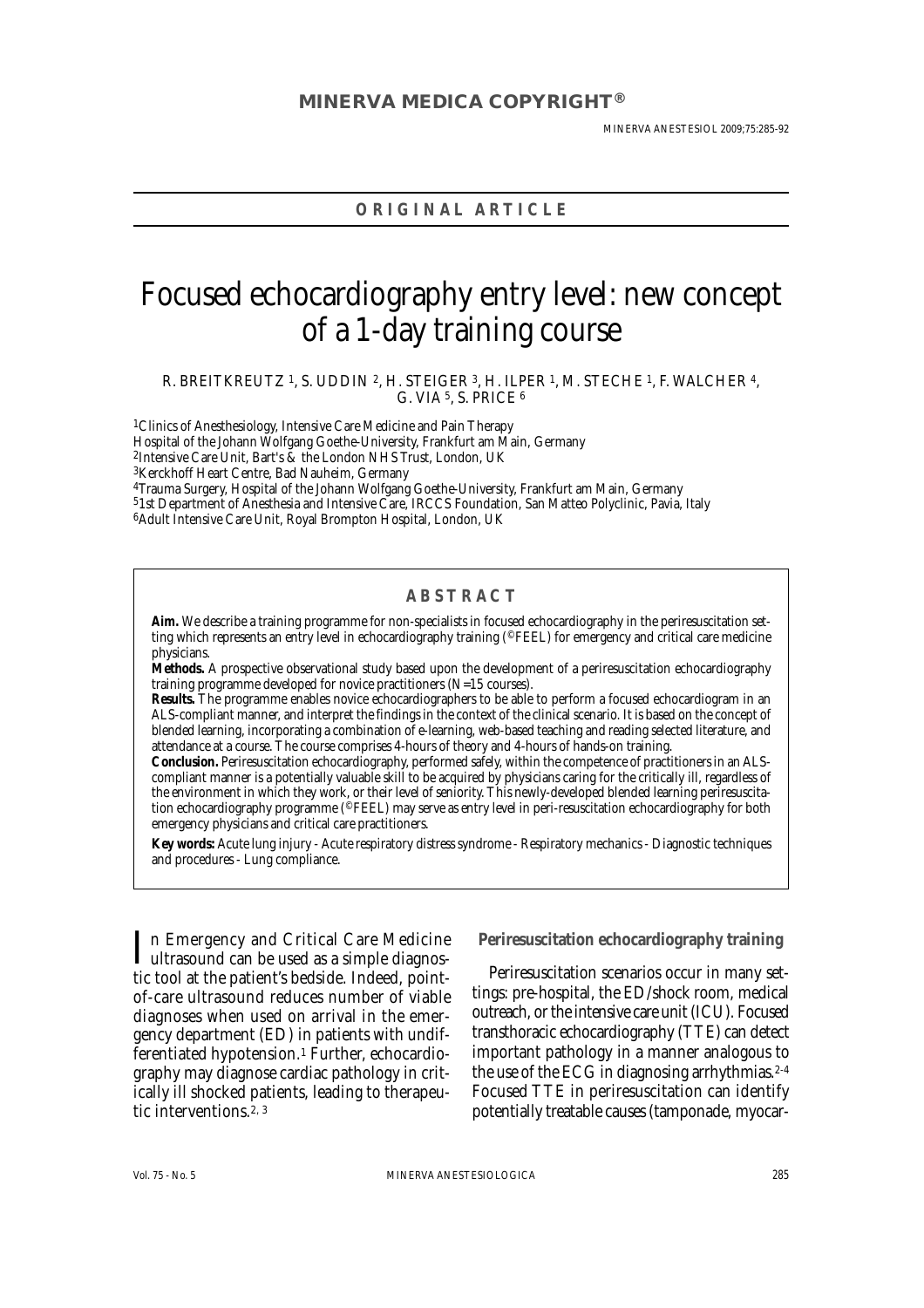

Figure 1.—Schematic view of HOT organization and rotation of groups. The details of the rotation must be planned prior to the course; participants are divided into groups with names, *e.g.* cities or wine brands or capital letters (as in Figure). Roman numbers; equate to the name of the station.

dial insufficiency in pulmonary embolism, hypovolemia and tension pneumothorax) when other techniques are more time consuming or non-diagnostic.4 Indeed, several guidelines now suggest focused imaging as an early diagnostic step in investigation of the unstable patient,5, 6 *e.g.*TTE in pulmonary embolism.7

The concept of focused emergency TTE is gaining wider acceptance,5, 7-9 although this represents a paradigm shift in the application of echocardiography.9 Debate continues regarding who should perform focused echocardiography in the periresuscitation setting. As emergency physicians (EPs) and critical care physicians (CCPs) are the key players in such time sensitive scenarios it is appropriate that they should receive training in periresuscitation echocardiography, however, most European training schemes to date do not include this as a core competency.5 Training programmes for focused echocardiography are, however, emerging. Proposals may be more sophisticated, but do not provide data on the outcome or sustainability of learning.<sup>5</sup>

As future need for such will inevitably increase, we here describe a training programme for Focused Echocardiography (Entry Level, ©FEEL) aimed at EPs and CCPs based on the principle of blended learning.

### **Focused Echocardiography (Entry Level, ©FEEL)**

The aim of the course is to enable novice echocardiographers to be able to perform a focused echocardiogram in an ALS-compliant manner, and interpret the findings in the context of the clinical scenario. It comprises pre-course material, a one-day course (lectures and hands-on training) followed by supervised practice under a mentor. "*Learning is not a spectator sport. Students do not learn much just by sitting in classes listening to teachers, memorizing pre-packaged assignments, and spitting out answers*".10Therefore, programme design employs blended learning – a combination of elearning, web-based teaching and reading selected literature, and attendance at a course. Blended learning, in contrast to more traditional learning methods,10-12 aims to empower and activate the trainee thereby stimulating the learning process (Figure 1). It includes problem-based approaches, increased interaction between instructors and trainees and a minimal amount of time in lecturebased teaching.10-12

### **Precourse materials**

Prior to the course trainees receive the slide set and relevant references, including papers, books and echo/ultrasound websites.13-16 In a manner similar to the ALS, a precourse quiz is included, and is returned at the time of course attendance registration and may influence trainees CME credits. For ©FEEL-UKTM it will be available through official college sites in 2009.

#### **©FEEL course requirements**

### *Faculty and staff*

One course director plus a course organizer are mandatory, with the support of a course secretary. For hands-on training (HOT) sessions, a session organizer(s) is (are) required to time rotations and ensure trainees rotate to the correct stations, and at least one instructor is required for each station. Models and patients (*i.e.* with chronic pericardial collection/severely impaired ventricular function) are also required. In view of potential organizational issues, an additional two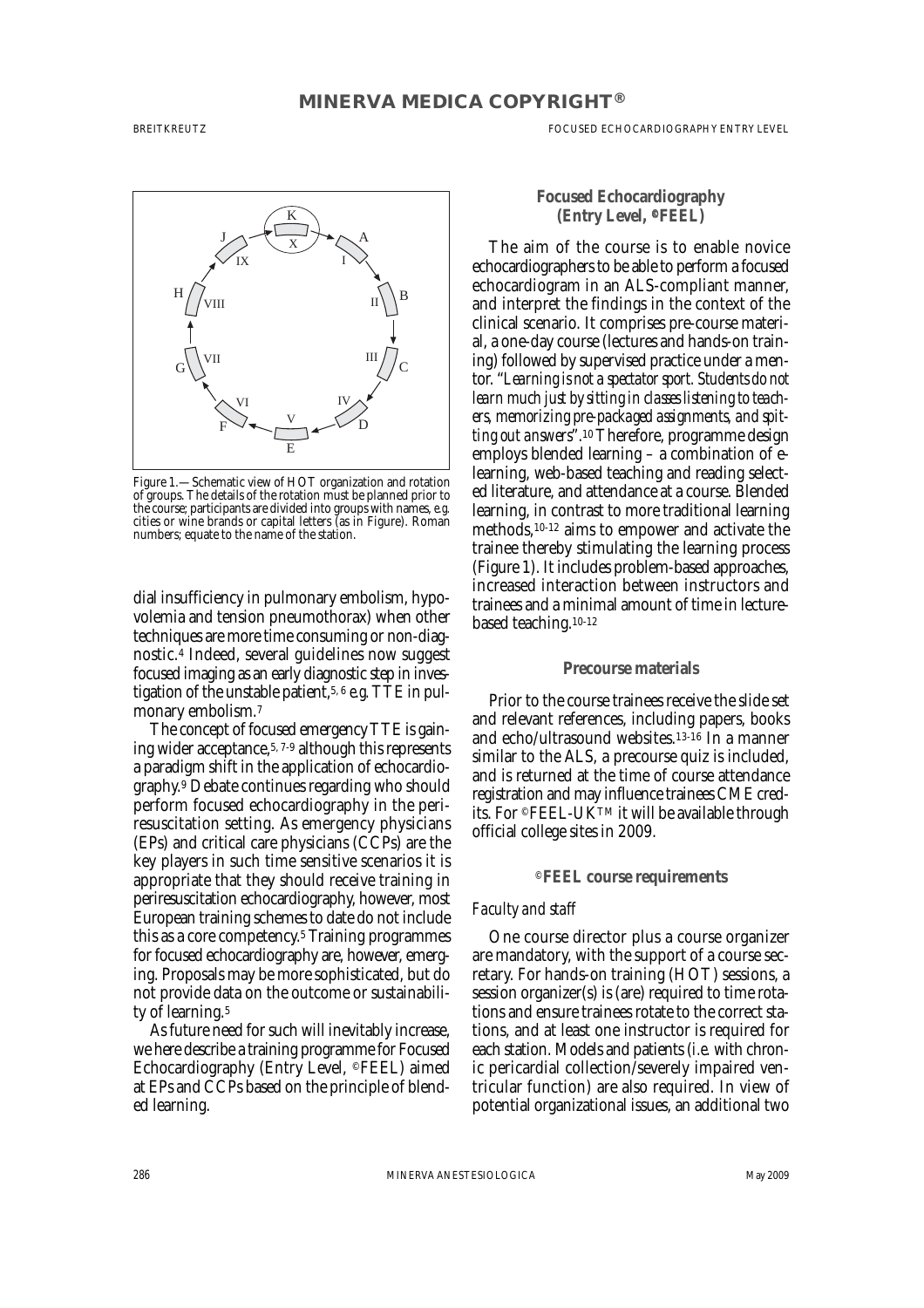TABLE <sup>I</sup>*.—Example of a Focused echocardiography entry level (©FEEL) time table from ©FEEL-UKTM. For the UK format, these will be available through official UK College and society sites. Pathology related to focused echocardiographic evaluation in life support contains predominantly periresuscitation diagnoses.*

| Time                       | Programme item                                                                       |
|----------------------------|--------------------------------------------------------------------------------------|
| 8 A.M.-<br>8.30 A.M.       | Registration                                                                         |
| 8.30 A.M –<br>8.45 A.M     | Welcome & introduction                                                               |
| 8.45 A.M –<br>9.05 A.M     | Sonoanatomy including knobology                                                      |
| 9.05 A.M –<br>9.45 A.M     | Ventricular function and sonopathology                                               |
| 10.00 A.M –<br>10.25 A.M   | Coffee                                                                               |
| 10.30 A.M –<br>12.40 A.M   | $HOT-1 - 10$ stations                                                                |
| 12.40 A.M –<br>1.25 P.M    | Lunch                                                                                |
| $1.30$ P.M $-$<br>2.00 P.M | Focused echocardiographic evaluation in life sup-<br>port as ALS-conformed algorithm |
| $2.00$ P.M $-$<br>4.00 P.M | HOT-2 - 10 stations including tests                                                  |
| 4.10 P.M –<br>4.20 P.M     | Coffee                                                                               |
| 4.20 P.M-<br>4.40 P.M      | Echo guided-pericardiocentesis                                                       |
| $4.40$ P.M $-$<br>4.55 P.M | Pitfalls                                                                             |
| 4.55 P.M-<br>5.15 P.M      | Local implementation and organisation                                                |
| 5.15 P.M –<br>5.30 P.M     | Certificates and close                                                               |

models and instructors than the maximum number of stations running at any one time should be available.

### *©FEEL course echocardiography machines*

Echo machines should be appropriate for emergency use, be equipped with convex ultrasound probes and best with ECG cables and should equal

the number of stations. Support from a number of manufacturers is advised to allow trainees experience with a range of different machines.

### *Materials for trainees*

On the day of the course trainees receive folders with a printed timetable and a schedule for the HOT sessions. Further supplementary material *i.e.*, course evaluation forms, a reference sheet for sonoanatomy and attendance certificates are also supplied.

### *Course lectures*

The on-site course comprises 4 hours of theory and 4 hours HOT. Theory is provided in prewritten, standard lectures, with lecture notes, each lasting a maximum of 20 minutes duration in a manner analogous to ALS (Table I). Session chairs should facilitate discussion at the end of each lecture. An informal quiz is undertaken following the lecture on "sonoanatomy". In order to enhance learning and sustainability of knowledge gain (Figure 1) case presentations are strongly encouraged (Figure 1, Table I).

## *Hands-on training*

HOTs are organized in a rotation system, where after a defined time frame (10 to 15 minutes) trainee groups move to the next station (Figure 1A). Each station teaches different tasks (Table II). The ©FEEL HOT sessions are designed for small group teaching with a maximum of three trainees, allowing 4-5 minute teaching per trainee per station. As training progresses during the day, the duration of each session progressively shortens, and it is essential that trainees remain within their allocated group (Table III). The aims of the specific HOT sessions are shown in Table II.

#### ROLE OF INSTRUCTORS

Instructors receive a structured briefing before HOTs as their primary role is to act as coach, not demonstrator. Specific instructions include: 1) no more than 1 minute of demonstration; 2) guidance by verbal cues only; 3) encouragement by positive feedback; and 4) supportive interaction *e.g.* showing newly gained technical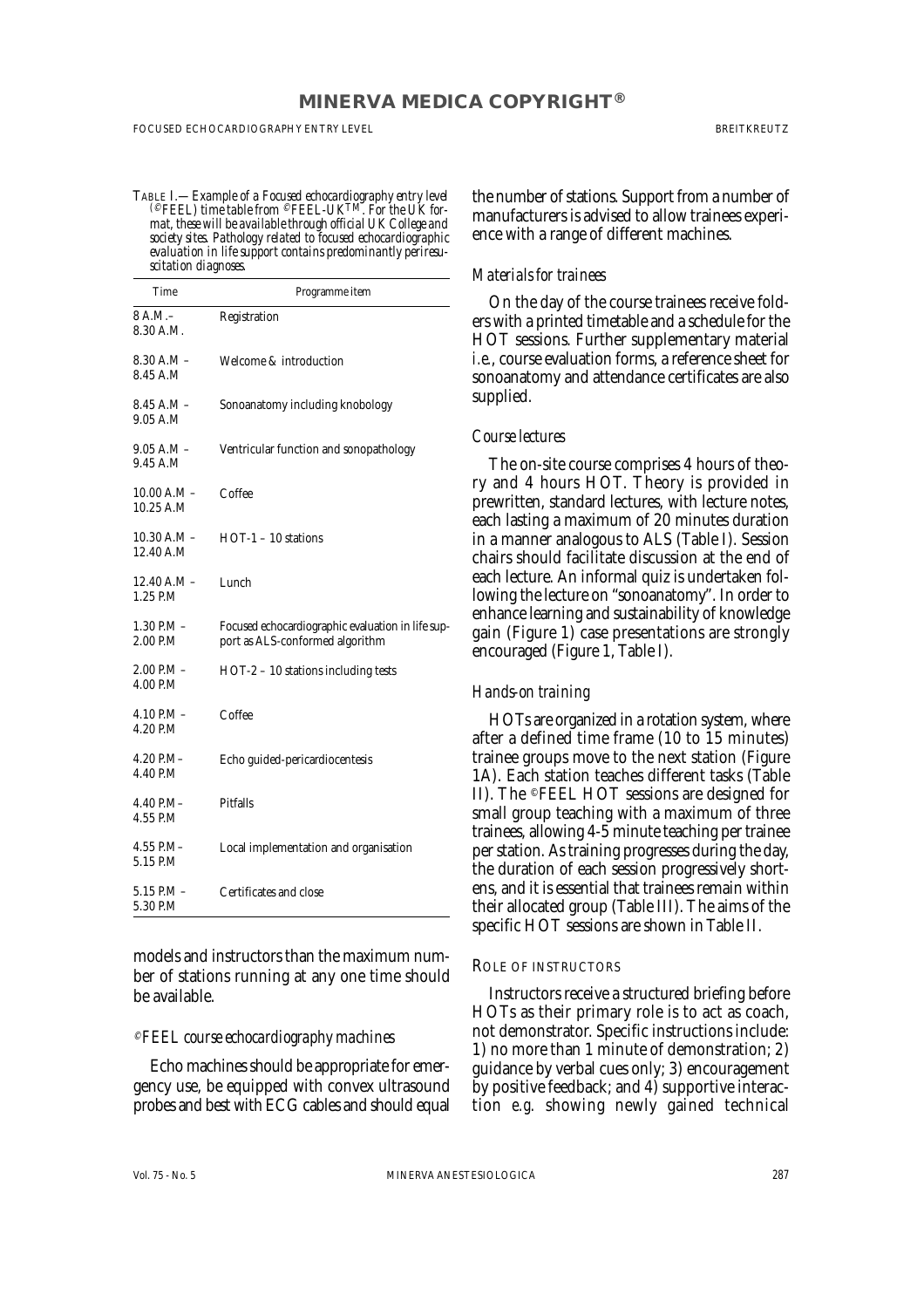### BREITKREUTZ FOODSED ECHOCARDIOGRAPHY ENTRY LEVEL

TABLE II.— *Hands-on training (HOT) order and tasks for the ©FEEL-UKTM edition. Note modifications for HOT-2. When models are lacking, one more Laptop station (as in V) could be added. Station VII could be organized in a room with projection to visualize better for all trainees in the group. The use of an ultrasound simulator (X) depends on availability and can add optionally to the ALS-training. EmEchoSimTest™ is available in courses run by the authors to support and assess trainees learning gain in the context of periresuscitation care diagnoses. ©FEEL-DTM and ©FEEL-ITTM include optional tasks on pleural and central* vessels depending on trainees' progress on cost of one station with cardiac views. ALS: advanced life support; IVC: inferior vena<br>cava; LAX: long axis; SAX: short axis; LVEF: left ventricular ejection fraction; LV: left ve

|                   | Probe<br>position                          | Model/Patient<br>and position                        | Teaching task                                                        |
|-------------------|--------------------------------------------|------------------------------------------------------|----------------------------------------------------------------------|
| Station 1st HOT   |                                            |                                                      |                                                                      |
| I                 | Parasternal.<br>LAX, SAX                   | Model, left-lateral                                  | Anatomy, eyeballing LV                                               |
| П                 | Apical 4<br>chamber view                   | Model, left-lateral                                  | 4-chamber-view, sonoanatomy, relation LV:RV size                     |
| Ш                 | Subcostal LAX                              | Model, supine                                        | Anatomy, 4-chamber-view, atypical                                    |
| IV                | Subcostal SAX<br>and IVC                   | Model supine                                         | Sonoanatomy, RV, IVC, transversal and longitudinal                   |
| V                 |                                            | Laptop with projection<br>(optional)                 | Identification of sonoanatomy or pathology in still images and clips |
| VI                | Parasternal,<br>LAX                        | Model, supine                                        | Anatomy, trouble shooting                                            |
| VII               | Apical<br>4-chamber-view                   | Patient 2, supine<br>beamer projection<br>(optional) | Eyeballing LVEF, sonoanatomy                                         |
| VIII              | Parasternal,<br><b>SAX</b>                 | Model, supine                                        | Sonoanatomy                                                          |
| IX                | Subcostal, LAX                             | Model, supine                                        | Time measurement (10 sec shots)                                      |
| X                 | Simulated<br>subcostal                     | Mannequin, supine                                    | ALS-training<br>with and without 10 sec focused echocardiography     |
| Station (2nd HOT) |                                            |                                                      |                                                                      |
| I                 | Parasternal,<br>LAX, SAX                   | Model, left-lateral                                  | Quantitative LV measurement, LV diameter                             |
| П                 | Apical 4<br>chamber view                   | Model, left-lateral                                  | 4-chamber-view, sonoanatomy, relation LV:RV size                     |
| Ш                 | Subcostal.<br>paraternal                   | Model, supine                                        | Trouble shooting                                                     |
| IV                | Subcostal SAX<br>and IVC                   | Model supine                                         | Sonoanatomy, RV, IVC, transversal and longitudinal                   |
| V                 | Parasternal SAX                            | Patient 1,<br>reduced LVEF, varying<br>positions     | Probe orientation, identification of pathology                       |
| VI                | Parasternal LAX                            | Model, supine                                        | <b>Identify structures</b>                                           |
| VII               | Parasternal or<br>apical<br>4-chamber-view | Patient 2, supine<br>beamer projection<br>(optional) | Eyeballing LVEF, sonoanatomy                                         |
| <b>VIII</b>       |                                            | Up to 4 Laptops                                      | EmEchoSimTest™<br>Identify pathology and self-testing                |
| IX                | Subcostal, LAX                             | Model, supine                                        | Time measurement (10 sec shots)                                      |
| X                 | Simulated<br>subcostal                     | Mannequin, supine                                    | ALS-training<br>with optional Ultrasound simulator                   |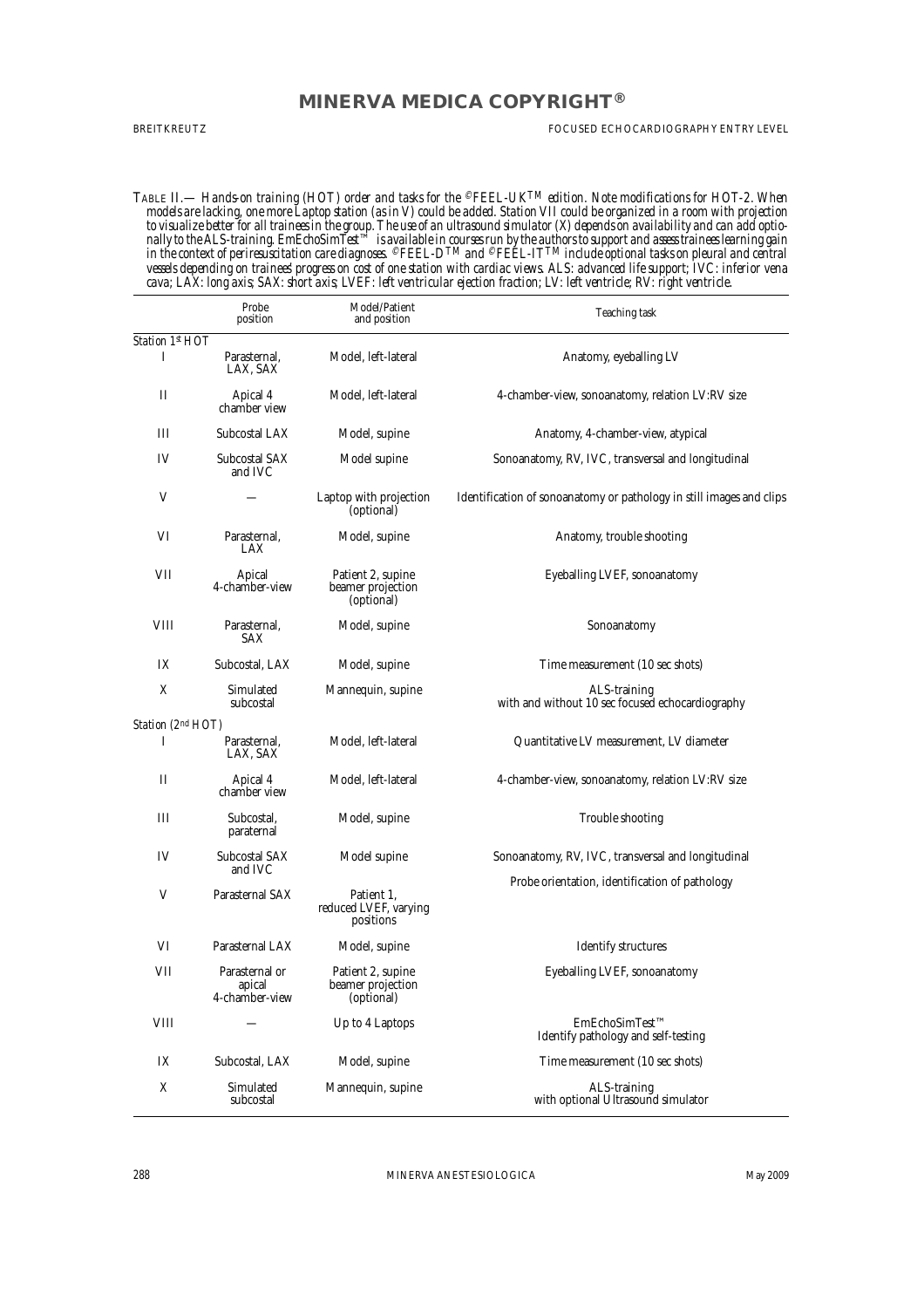| TABLE III.— Organization example of ©FEEL hands-on training (HOT) taken from ©FEEL-UKTM. Listing provides rotations            |
|--------------------------------------------------------------------------------------------------------------------------------|
| of each group for morning and afternoon HOTs. Discipline and good management skills are required by organizers. Note that time |
| is also asynchronous and at the beginning of the HOT slightly longer (14 min) than in the middle (12 min) and end (10 min).    |
| because trainees already gained knowledge and can perform studies faster.                                                      |

| Time            | Group/station | Frankfurt<br>(I) | London<br>(II)   | Milan<br>(III) | Madrid<br>(IV) | Paris<br>(V)   | <b>Bukarest</b><br>(VI) | <b>Budapest</b><br>(VII) | Aarhus<br>(VIII) | Oslo<br>(IX)   | Vienna<br>(X)  |
|-----------------|---------------|------------------|------------------|----------------|----------------|----------------|-------------------------|--------------------------|------------------|----------------|----------------|
| Morning HOT-1   |               |                  |                  |                |                |                |                         |                          |                  |                |                |
| 11030 - 1044    | I             | 1                | $\boldsymbol{2}$ | 3              | 4              | 5              | 6                       | 7                        | 8                | 9              | 10             |
| $1045 - 1059$   | $\mathbf{H}$  | $\overline{2}$   | 3                | 4              | 5              | 6              | 7                       | 8                        | 9                | 10             | 1              |
| 1100 - 1114     | III           | 3                | 4                | 5              | 6              | 7              | 8                       | 9                        | 10               | 1              | $\overline{c}$ |
| 1115 - 1130     | IV            | 4                | 5                | 6              | 7              | 8              | 9                       | 10                       | 1                | 2              | 3              |
| 1130 - 1142     | V             | 5                | 6                | 7              | 8              | 9              | 10                      | 1                        | $\overline{c}$   | 3              | 4              |
| 1142 - 1154     | VI            | 6                | 7                | 8              | 9              | 10             | 1                       | $\overline{2}$           | 3                | 4              | 5              |
| 1154 - 1206     | VII           | 7                | 8                | 9              | 10             | 1              | 2                       | 3                        | 4                | 5              | 6              |
| 1206 - 1218     | VIII          | 8                | 9                | 10             | 1              | $\overline{2}$ | 3                       | 4                        | 5                | 6              | 7              |
| 1218 - 1228     | IX            | 9                | 10               | 1              | $\overline{c}$ | 3              | 4                       | 5                        | 6                | 7              | 8              |
| 1228 - 1238     | X             | 10               | 1                | $\overline{c}$ | 3              | 4              | 5                       | 6                        | 7                | 8              | 9              |
| Afternoon HOT-2 |               |                  |                  |                |                |                |                         |                          |                  |                |                |
| 1400 - 1415     | I             | 1                | $\boldsymbol{2}$ | 3              | 4              | 5              | 6                       | 7                        | 8                | 9              | 10             |
| 1415 - 1430     | $\mathbf{I}$  | $\overline{c}$   | 1                | 4              | 3              | 6              | 5                       | 8                        | 7                | 10             | 9              |
| 1430 - 1445     | III           | 3                | 4                | 5              | 6              | 7              | 8                       | 9                        | 10               | 1              | $\overline{c}$ |
| 1445 - 1500     | IV            | 4                | 3                | 6              | 5              | 8              | 7                       | 10                       | 9                | $\overline{c}$ | 1              |
| $1500 - 1512$   | V             | 5                | 6                | 7              | 8              | 9              | 10                      | 1                        | 2                | 3              | 4              |
| 1512 - 1524     | VI            | 6                | 5                | 8              | 7              | 10             | 9                       | $\overline{c}$           | 1                | 4              | 3              |
| 1524 - 1536     | VII           | 7                | 8                | 9              | 10             | 1              | $\overline{2}$          | 3                        | 4                | 5              | 6              |
| 1536 - 1548     | <b>VIII</b>   | 8                | 7                | 10             | 9              | $\overline{2}$ |                         | 4                        | 3                | 6              | 5              |
| 1548 - 1558     | IX            | 9                | 10               | 1              | $\overline{c}$ | 3              | 4                       | 5                        | 6                | 7              | 8              |
| 1558 - 1608     | X             | 10               | 9                | $\overline{c}$ | 1              | 4              | 3                       | 6                        | 5                | 8              | 7              |

skills/pitfalls or corrections from one trainee to another

### **VARIATIONS**

The ©FEEL course was developed with input from experts in emergency medicine, intensive care medicine, echocardiography and education, and is now in its first final evolution. Thus, additional skill stations have been included in the course schedule: in ©FEEL-DTM, ©FEEL-UKTM and ©FEEL-ITTM an ALS-ultrasound simulation station (Figure 2)<sup>16</sup> and EmEchoSimTest<sup>TM</sup> were introduced. Where ultrasound simulation models are not available, periresuscitation echocardiography should be taught using video clips whilst simulating the resuscitation scenario using a resuscitation dummy. These stations are best taught using the combination of a resuscitation officer together with an echo instructor. The debate regarding inclusion of non-cardiac imaging continues. Where time and trainee ability allow, central vessel and pleural scanning may be included (©FEEL-DTM and ©FEEL-ITTM, Table II). These issues can be additional with respect to the scope of ©FEEL, and are covered in other international courses with other formats dedicated to overall ultrasound approach to the critical patient.17

### *Testing*

Self-testing is performed at the end of certain lectures using video clips and preformatted answer sheets. Several stations contain practical skills which can be tested either within the station or a separate stage (Table II). Trainees receive scores, but more importantly they receive feedback from the station instructor. Finally, post-test evaluation and course feed-back/debriefing of all trainees and all staff is included.

### **Postcourse training**

The aim of ©FEEL is to provide trainees with a structure within which they may obtain training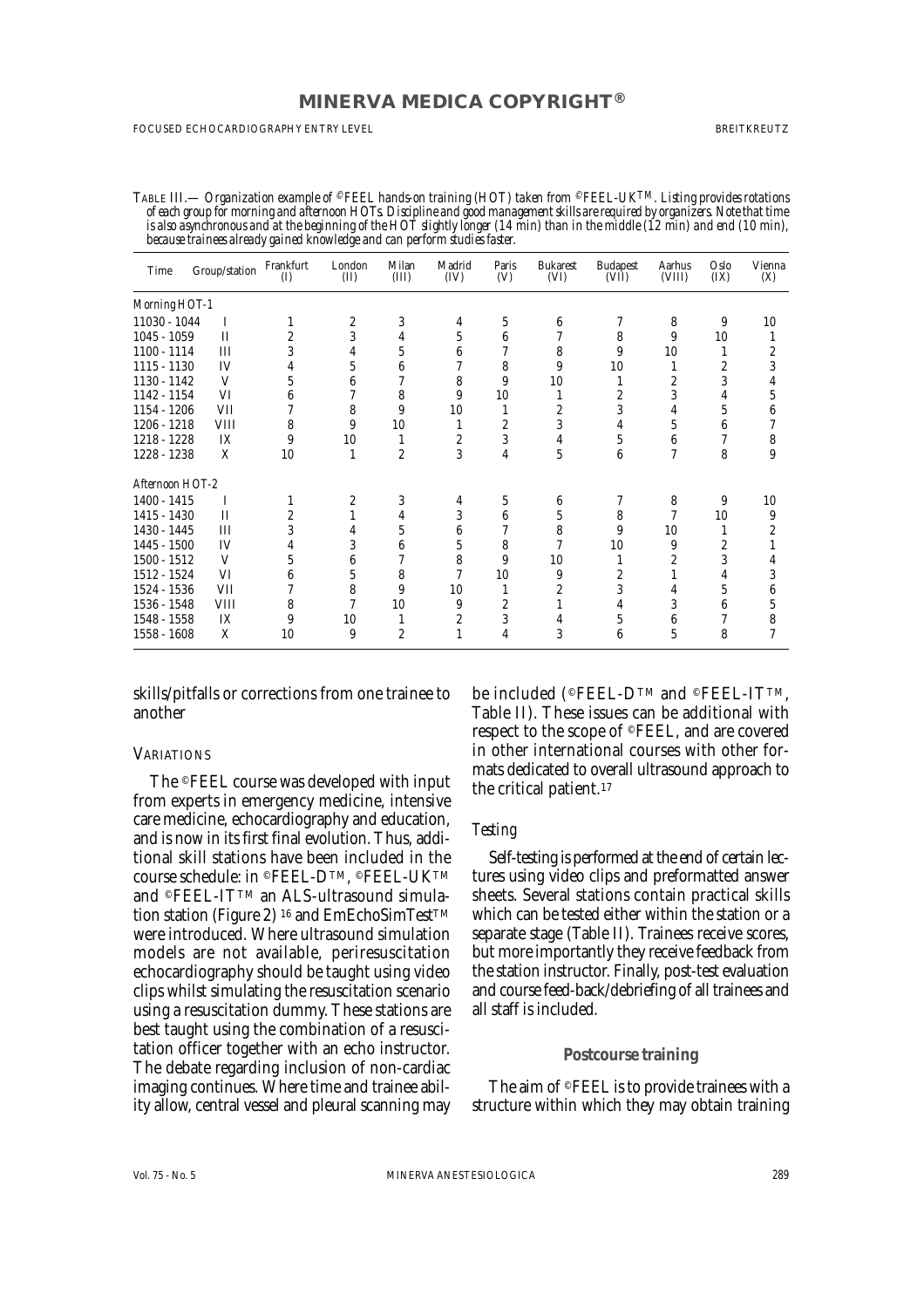### BREITKREUTZ FOR THE SERIES FOR THE SERIES OF SERIES FOCUSED ECHOCARDIOGRAPHY ENTRY LEVEL



Figure 2.—Effectiveness of different learning methods after 1- 2 weeks; traditional methods such as formal presentations are likely to be the least effective in comparison to more active methods shown on the lower part of the pyramid.12 Therefore, ©FEEL didactical design involves a wide variety of methods to activating trainees learning ability.

in periresuscitation echocardiography. Within the course, every trainee will obtain up to 50 focused cardiac views during HOT sessions. Following the course, they should perform a number of echo studies (>50) on Level 3 patients (*i.e.* in the UK, patients requiring advanced respiratory support alone or basic respiratory support together with support of at least two organ systems), whilst maintaining a logbook and under supervision. Upon completion of the logbook, the trainee receives a certificate of completion of the ©FEEL programme. ©FEEL reporting in a concise and reproducible manner is another important issue to be taught (Figure 3) both to help to standardize the examination and allow for subsequent comparison and transmission of clinically relevant findings.



Figure 3.—A, B) The Ultrasound Simulator is an optional method to enhance training during the ©FEEL course, reproducing realtime 3D views of the heart with both normal and peri-resuscitation findings as well as additional pathology; C) by using an electromagnetic tracking system, 3D/4D- volumes can be projected into a mannequin and examined near reality (Trademark by Schallware GmbH, Berlin, www.schallware.de); D) it can easily be integrated into an ALS-resuscitation megacode trainer.

290 MINERVA ANESTESIOLOGICA May 2009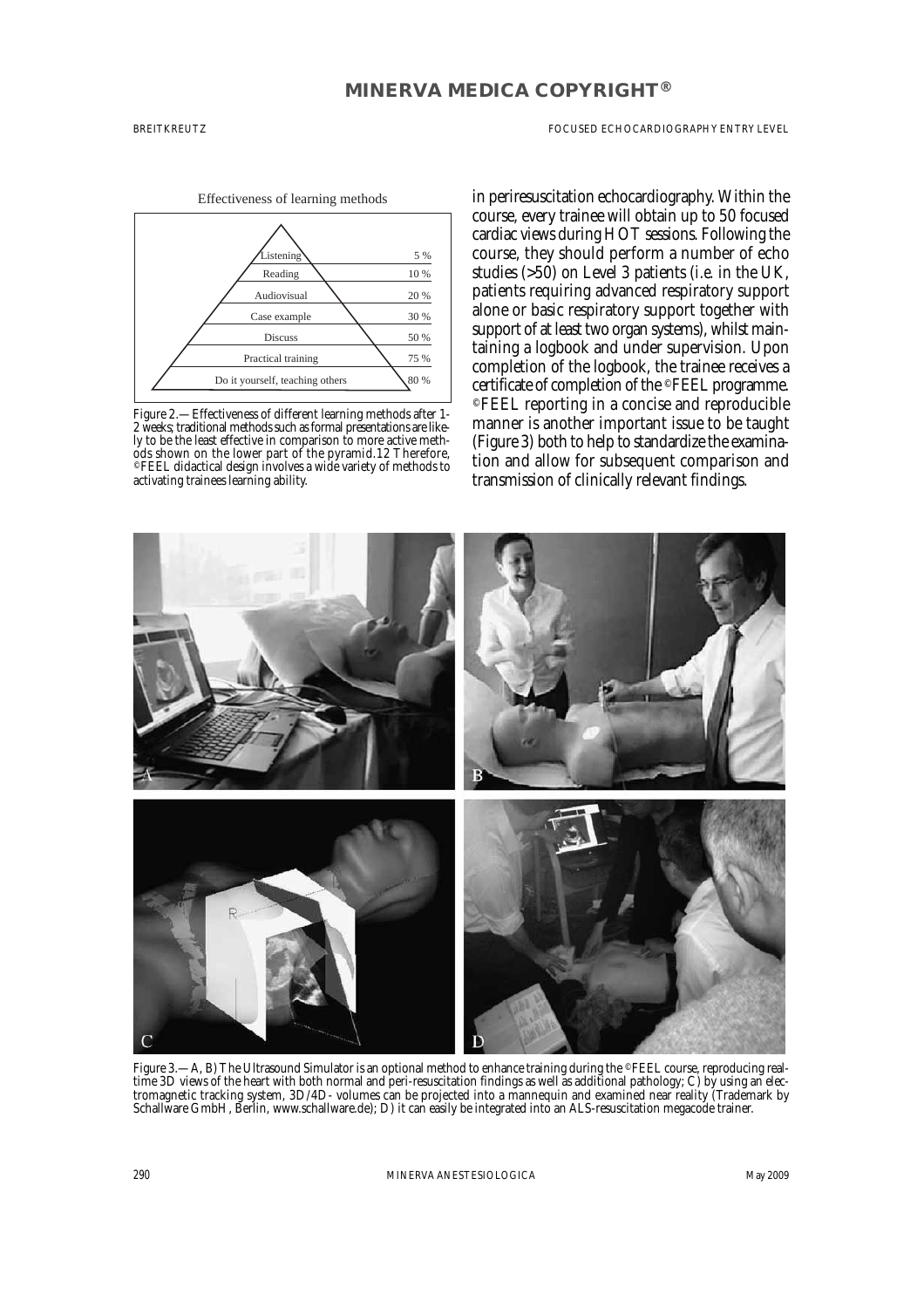### **FOCUSED ECHOCARDIOGRAPHY ENTRY LEVEL BREET ENTRY LEVEL BREET AND SERVEL BREET KREITKREUTZ**

| Indication:                       |                    |               |                 |
|-----------------------------------|--------------------|---------------|-----------------|
| Cardiac arrest with CPR $\Box$    | Peri-arrest $\Box$ |               |                 |
|                                   |                    |               |                 |
| WINDOWS USED:<br>Subcostal $\Box$ | $PLAX \sqcap$      | $PSAX \sqcap$ | $A4CH$ $\Box$   |
| Findings                          |                    |               |                 |
| Rhythm                            |                    |               |                 |
| VF?                               |                    | Yes $\Box$    | No <sub>1</sub> |
| Cardiac motion detected?          |                    | Yes $\Box$    | No <sub>1</sub> |
| PEA?                              |                    | Yes $\Box$    | No <sub>1</sub> |
| PseudoPEA?                        |                    | Yes $\Box$    | No <sub>1</sub> |
| Cardiac standstill?               |                    | Yes $\square$ | No <sub>1</sub> |
| Left heart                        |                    |               |                 |
| LV severely dilated?              |                    | Yes $\Box$    | No <sub>1</sub> |
| LV severely impaired?             |                    | Yes $\Box$    | No $\Box$       |
| LV severely underfilled?          |                    | Yes $\square$ | No <sub>1</sub> |
| <b>Right heart</b>                |                    |               |                 |
| RV severely dilated?              |                    | Yes $\Box$    | No <sub>1</sub> |
| RV severely impaired?             |                    | Yes $\square$ | No <sub>1</sub> |
| Paradoxical septal motion?        |                    |               |                 |
| Pericardium                       |                    |               |                 |
| Large PC collection?              |                    | Yes $\Box$    | No $\Box$       |
|                                   |                    |               |                 |
|                                   |                    |               |                 |
|                                   |                    |               |                 |
|                                   |                    |               |                 |
|                                   |                    |               |                 |
|                                   |                    |               |                 |
|                                   |                    |               |                 |

Figure 4.—Proposed report sheet for the ©FEEL exam. Forms can be used for follow-up exams of a trainee and merged into a logbook. CPR; cardiopulmonary resuscitation, PEA; pulseless electrical activity, Peri-arrest, includes, hypotension, risk for resuscitation and postresuscitation or severe dyspnoea, shock of unknown origin. SIVC, short axis view of inferior vena cava, PLAX, PSAX, parasternal short and long axis, A4CH, apical four-chamber view, two, VF; ventricular fibrillation, RV: LV, right and left ventricle. PC; pericardial collection (effusion). Work sheet was developed in collaboration with WINFOCUS (world interactive net-<br>work on critical ultrasound) <sup>17</sup> and allows for reproducible documentation of findings, inclusion quent comparison and transmission of clinically relevant information. Patient data and brief clinical description are relevant to traceability of document and interpretation of findings. Simplicity lies in the "tick-boxing" structure of the report and in the qualitative/semiquantitative nature of assessment, as taught in the FEEL approach. Pleural and vessel scanning is optional. Doubtfulness of findings and need for an Echo exam beyond the scope of FEEL should be stated.

### **Discussion**

©FEEL has been shown to train novice echocardiographers to effectively diagnose/exclude major pathology associated with cardiac arrest without interrupting resuscitation.4 In doing so, this removes the main concern of cardiologists and

echocardiographers; namely that novice practitioners perform focused studies in an untrained manner, and the main concern of EP/CCM clinicians; that emergency echocardiography is generally not readily available from trained practitioners. It is important for all to recognize that the remit is limited, and that practitioners should not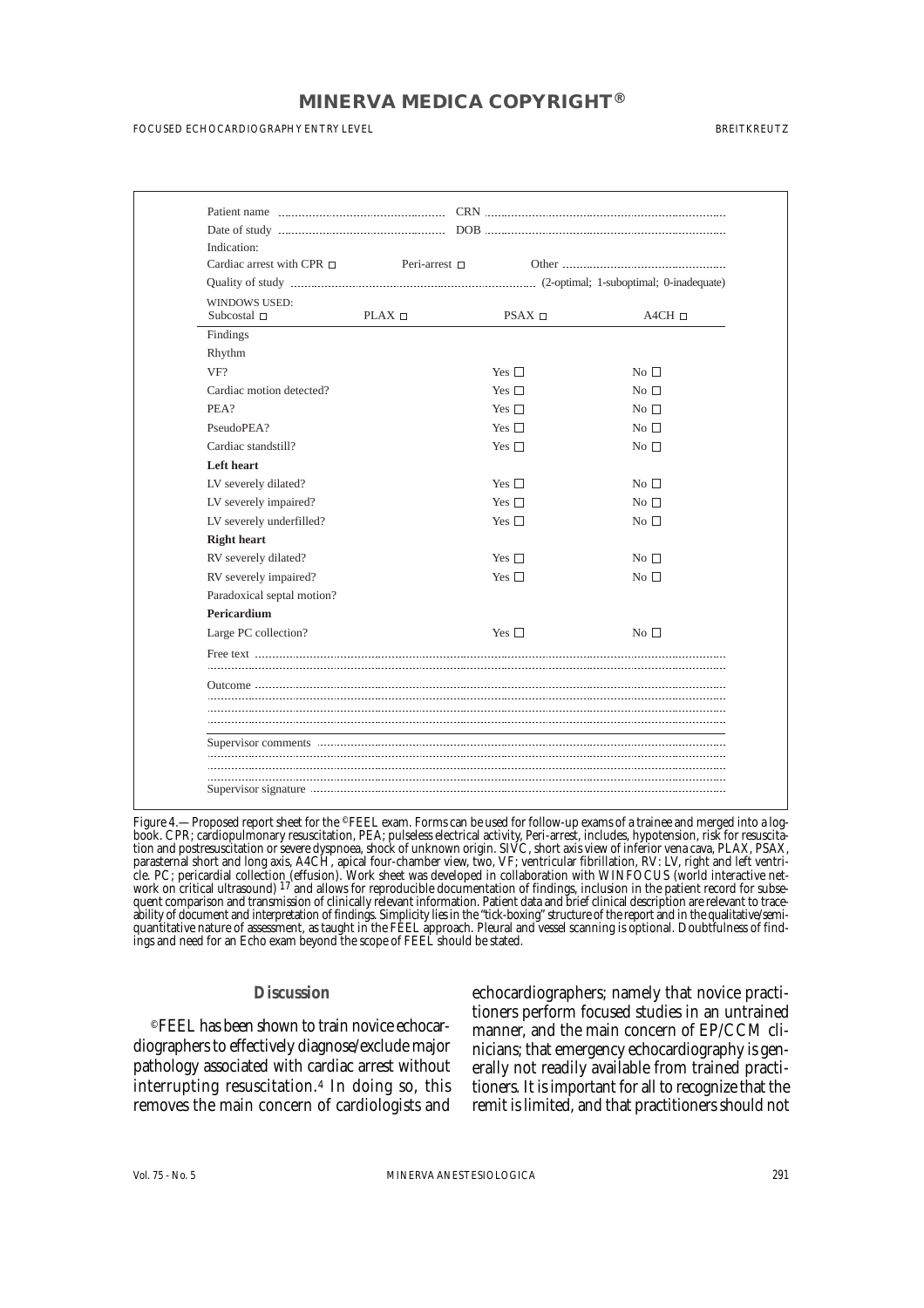practice out with their competencies.5 Hence, the pitfalls and limitations lecture is crucial to ensure trainees know the limitations of their echocardiographic skills, and demonstrate where peri-resuscitation echocardiography lies within the full range of capabilities of the technique. ©FEEL is thus not an accreditation in echocardiography, nor does it give a novice practitioner the remit to perform focused studies where the patient is well in an attempt to make a diagnosis. A main limitation is the trainer to trainee ratio and the number of echo machines required. Unfortunately, in order for trainees to gain sufficient hands-on exposure to echo, there is no real possibility to change the ratios without significantly compromising training as the hands-on experience is a major strength of the programme.

Sustainability as a measure of teaching power remains yet unanswered. Shackford *et al.* reported for the Focused Abdominal Sonography for Trauma (FAST) exam 18 a minimum of 50 examinations (10% pathological) should be performed after attending a course in order to consolidate trainee knowledge. It is likely that a similar number of post-course studies will be required for ©FEEL. However, as echocardiography is more complex than FAST, the numbers of focused exams after a ©FEEL course remains to be defined.5 A log-book (made of sheets based on Figure 3) should be used to document cases, and a local mentor to review studies and reports is required. As trainees learn at different rates, and therefore the trainee should only be deemed competent to perform peri-resuscitation echocardiography when he/she and the mentor are satisfied that this is the case. Recertification has yet to be agreed, although the number of studies required to maintain competence is likely to be >30 per annum.

©FEEL was designed to be an entry level in terms of critical echocardiography. Thus, each lecture is designed to illustrate key issues and should not be cut or altered. With the number of modifications and feedback from international experts that has already been incorporated, it is likely that future modifications are likely to be small, and not have a major impact on programme, course and lecture content. Where trainees do wish to develop their skills further, this can be either by undertaking other courses in emergency scanning (FAST or FATE)

or complementary courses such as abdominal and/or lung scanning. Where the trainee wishes to develop their echocardiographic skills further they should work towards accreditation 5 either as part of their training programme, or in a dedicated critical care echocardiography fellowship.

#### **Conclusions**

Periresuscitation echocardiography, performed safely and in an ALS-compliant manner is a potentially valuable skill to be acquired by physicians caring for the critically ill, regardless of the environment in which they work, or their level of seniority. This newly-developed blended learning periresuscitation echocardiography programme may serve as entry level in peri-resuscitation echocardiography for both EPs and CCPs.

#### **References**

- 1. Jones AE, Tayal VS, Sullivan DM, Kline JA. Randomized, controlled trial of immediate *versus* delayed goal-directed ultrasound to identify the cause of nontraumatic hypotension in emergency department patients. Crit Care Med 2004;32:1703-8.
- 2. Jensen MB, Sloth E, Larsen KM, Schmidt MB. Transthoracic echocardiography for cardiopulmonary monitoring in intensive care. Eur J Anaesthesiol 2004;21:700-7.
- 3. Joseph MX, Disney PJ, Da Costa R, Hutchison SJ. Transthoracic echocardiography to identify or exclude cardiac cause of shock. Chest 2004;126:1592-7.
- 4. Breitkreutz R, Walcher F, Seeger F. Focused echocardiographic evaluation in resuscitation management: Concept of an advanced life support–conformed algorithm. Crit Care Med 2007;35:S150-S161.
- 5. Price S, Via G, Sloth E, Guarracino F, Breitkreutz R, Catena E *et al.* World Interactive Network Focused On Critical UltraSound ECHO-ICU Group. Echocardiography practice, training and accreditation in the intensive care: document for the World Interactive Network Focused on Critical Ultrasound (WINFOCUS). Cardiovasc Ultrasound 2008;6:49.
- 6. Neri L, Storti E, Lichtenstein D. Toward an ultrasound curriculum for critical care medicine. Crit Care Med 2007;35:S290-S304
- 7. Torbicki A, Perrier A, Konstantinides S, Agnelli G, Galiè N, Pruszczyk P et al. Guidelines on the diagnosis and management of acute pulmonary embolism: the Task Force for the Diagnosis and Management of Acute Pulmonary Embolism of the European Society of Cardiology (ESC). Eur Heart J 2008;29:2276-315.
- 8. Cholley BP, Vieillard-Baron A, Mebazaa A. Echocardiography in ICU: time for widespread use. Int Care Med 2006;32:9-10.
- 9. A position statement: echocardiography in the critically ill. On behalf of a Collaborative Working Group of the British Society of Echocardiography (BSE). Journal of the Intensive Care Society 2008;2:196-8 [Internet]. Available from http://journal.ics.ac.uk/pdf/0902197.pdf [cited 2009, Apr 15]. 15.04.2009)
- 10. Chickering AW, Gamson ZF. Seven principles for good prac-